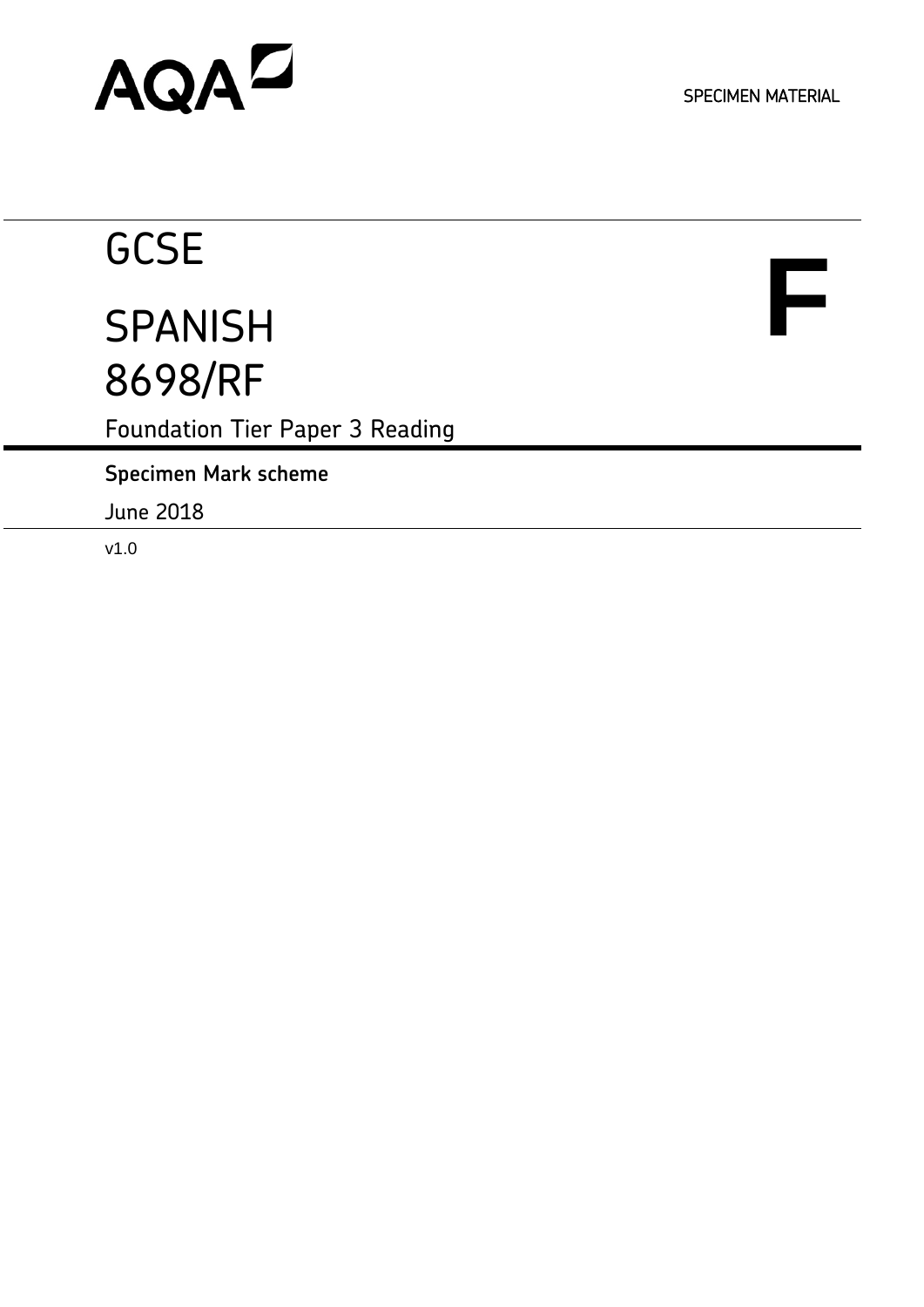Mark schemes are prepared by the Lead Assessment Writer and considered, together with the relevant questions, by a panel of subject teachers. This mark scheme includes any amendments made at the standardisation events which all associates participate in and is the scheme which was used by them in this examination. The standardisation process ensures that the mark scheme covers the students' responses to questions and that every associate understands and applies it in the same correct way. As preparation for standardisation each associate analyses a number of students' scripts. Alternative answers not already covered by the mark scheme are discussed and legislated for. If, after the standardisation process, associates encounter unusual answers which have not been raised they are required to refer these to the Lead Assessment Writer.

It must be stressed that a mark scheme is a working document, in many cases further developed and expanded on the basis of students' reactions to a particular paper. Assumptions about future mark schemes on the basis of one year's document should be avoided; whilst the guiding principles of assessment remain constant, details will change, depending on the content of a particular examination paper.

Further copies of this mark scheme are available from aqa.org.uk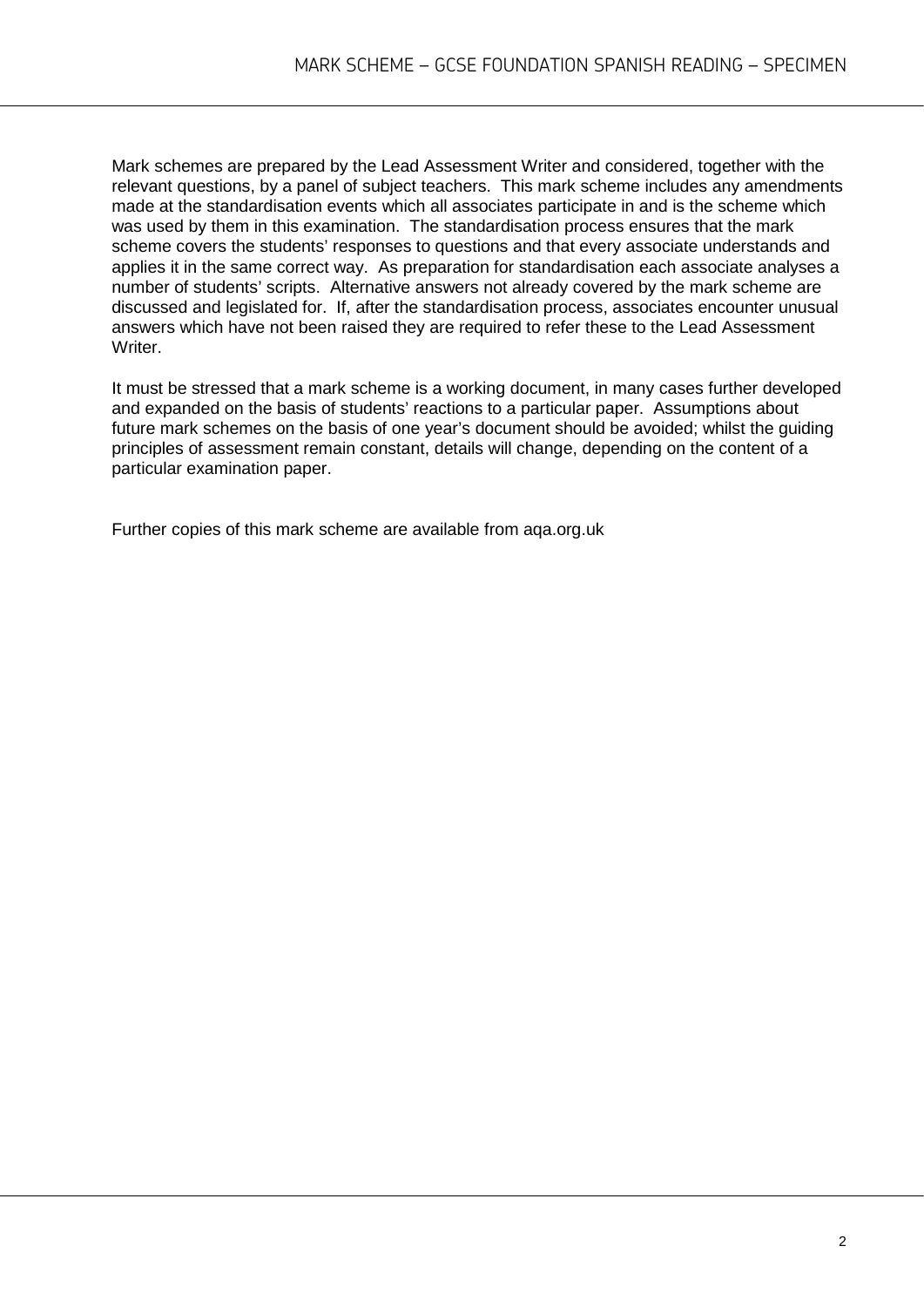| Qu   | Key idea       | <b>Accept</b>         | <b>Reject</b>    | <b>Mark</b> |
|------|----------------|-----------------------|------------------|-------------|
| 01.1 | <b>Big</b>     | Large                 | Numerous         |             |
| 01.2 | Fifteen        | 15                    | Any other number |             |
| 01.3 | Engineer       | (Work in) engineering | Engine driver    |             |
| 01.4 | Travel (a lot) |                       |                  |             |

| Qu   | Key idea  | <b>Accept</b> | <b>Reject</b>      | <b>Mark</b> |
|------|-----------|---------------|--------------------|-------------|
| 02.1 | Thursday  | Th / Thurs    | Answers in Spanish |             |
| 02.2 | Monday    | M / Mon       | Answers in Spanish |             |
| 02.3 | Wednesday | W/Wed         | Answers in Spanish |             |
| 02.4 | Tuesday   | T / Tues      | Answers in Spanish |             |

| Qu | Accept                                       | <b>Mark</b> |
|----|----------------------------------------------|-------------|
| 03 | B<br>$\mathbf c$<br>E<br>G<br>(in any order) |             |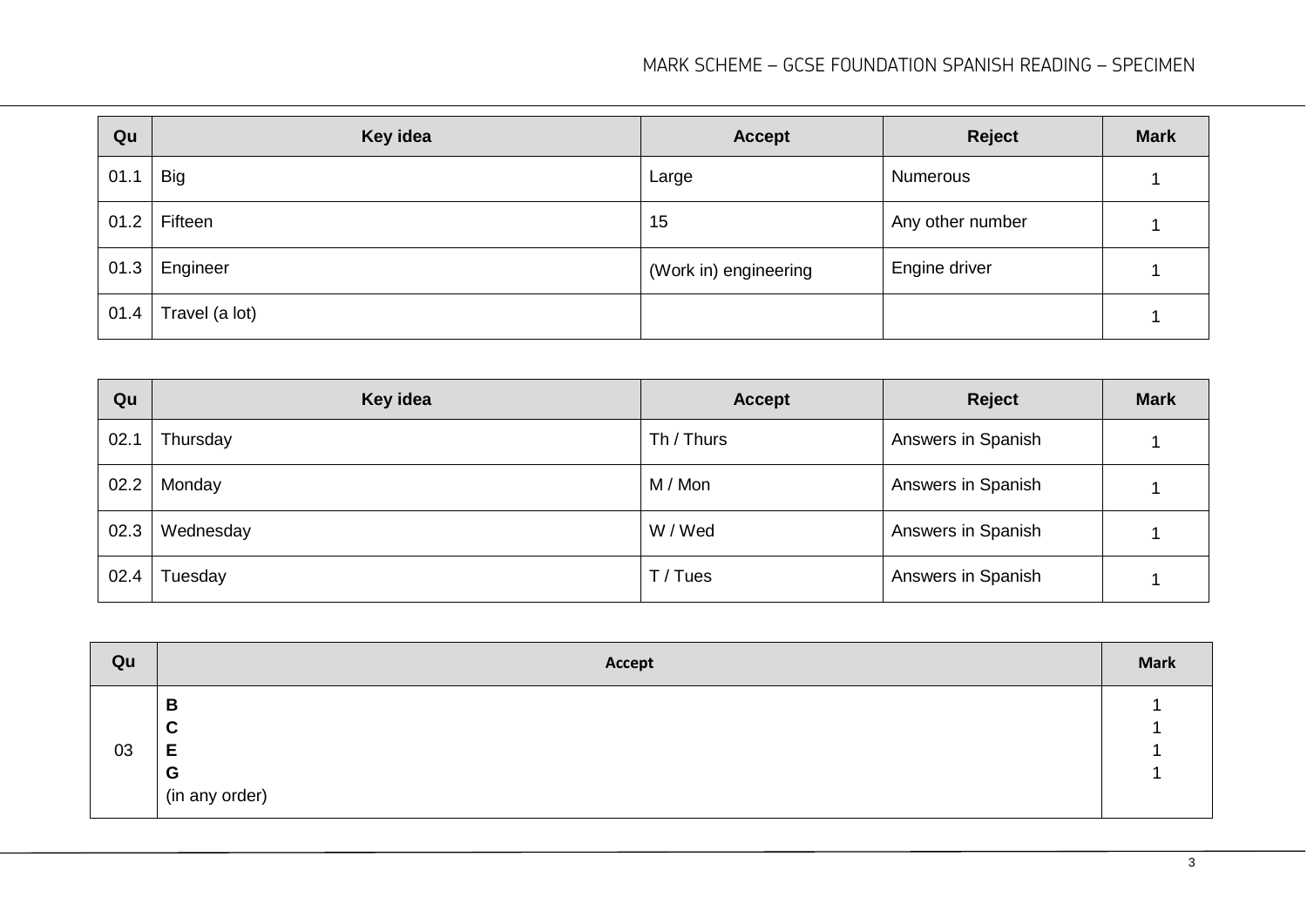| Qu   | Key idea                                     | <b>Accept</b>                                                       | <b>Reject</b> | <b>Mark</b> |
|------|----------------------------------------------|---------------------------------------------------------------------|---------------|-------------|
| 04.1 | Because they need water                      | To get water<br>To fetch water<br>For water                         | Water         |             |
| 04.2 | Because its scenery is (very) beautiful      | It is very beautiful<br>landscape/countryside<br>pretty             |               |             |
| 04.3 | Because of the gold (which is) (found) there | Because there's (a lot of)<br>gold there                            | Gold          |             |
| 04.4 | Because its inhabitants are (very) poor      | the people (who live there)<br>are poor<br>There's a lot of poverty |               |             |

| Qu         | Accept       | <b>Mark</b> |
|------------|--------------|-------------|
| 05.1       | $\mathbf{C}$ |             |
| $05.2$   A |              |             |
| $05.3$   B |              |             |
| $05.4$ B   |              |             |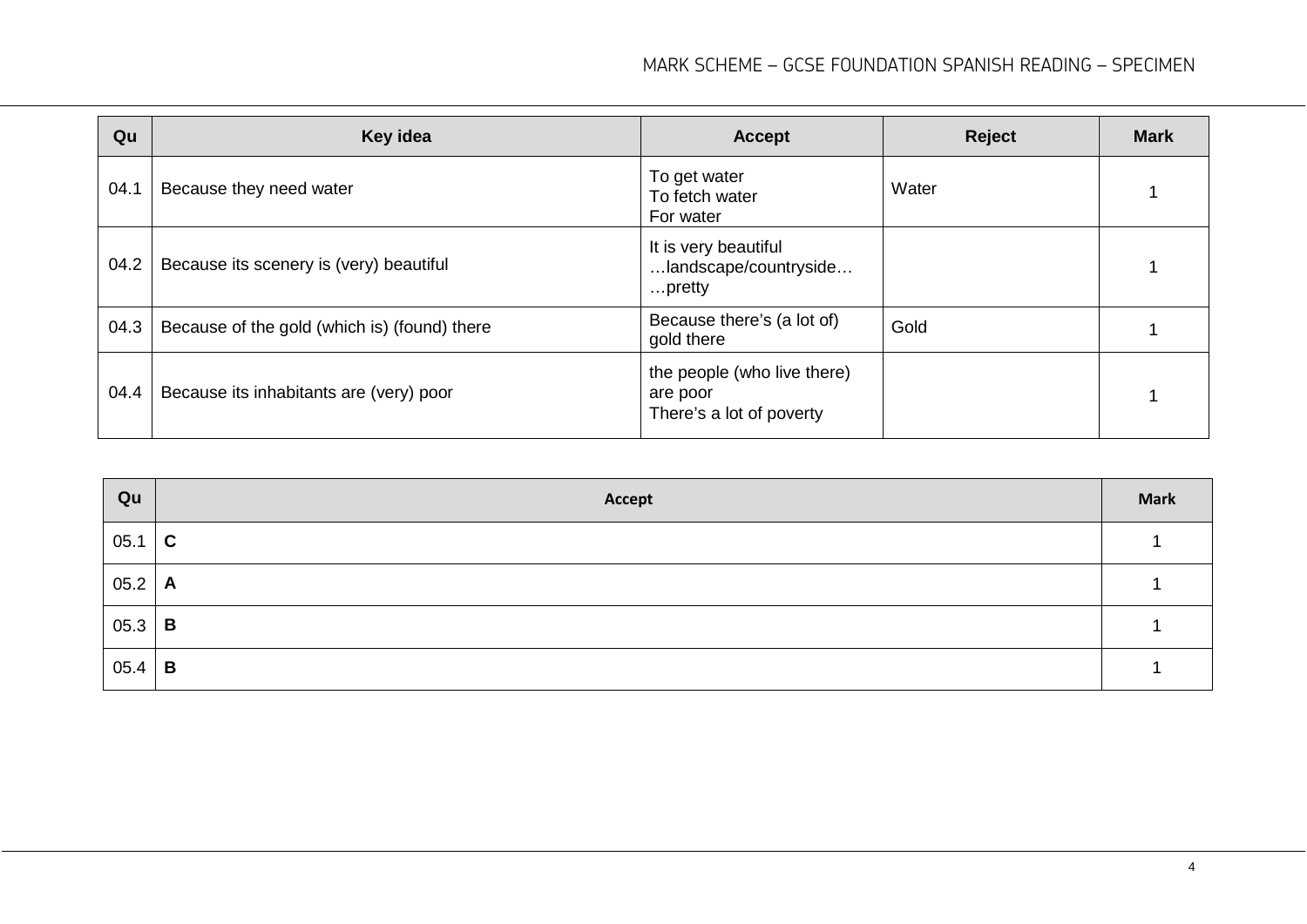| Qu   | Key idea                             | <b>Accept</b>                                                                                                                 | <b>Reject</b> | <b>Mark</b> |
|------|--------------------------------------|-------------------------------------------------------------------------------------------------------------------------------|---------------|-------------|
| 06.1 | The billiard room                    | The snooker/pool room<br>A room with a<br>billiard/snooker/pool table in<br>A room where billiards/<br>snooker/pool is played |               |             |
| 06.2 | The people who are there             | The people who are in the<br>room<br>The persons                                                                              |               |             |
| 06.3 | People coming from outside the house | People coming in from the<br>street<br>Anyone<br><b>Visitors</b>                                                              |               |             |

| Qu              | Accept   | <b>Mark</b> |
|-----------------|----------|-------------|
| 07.1            | $\mid N$ |             |
| 07.2   $P$      |          |             |
| 07.3   <b>F</b> |          |             |
| $07.4 \mid F$   |          |             |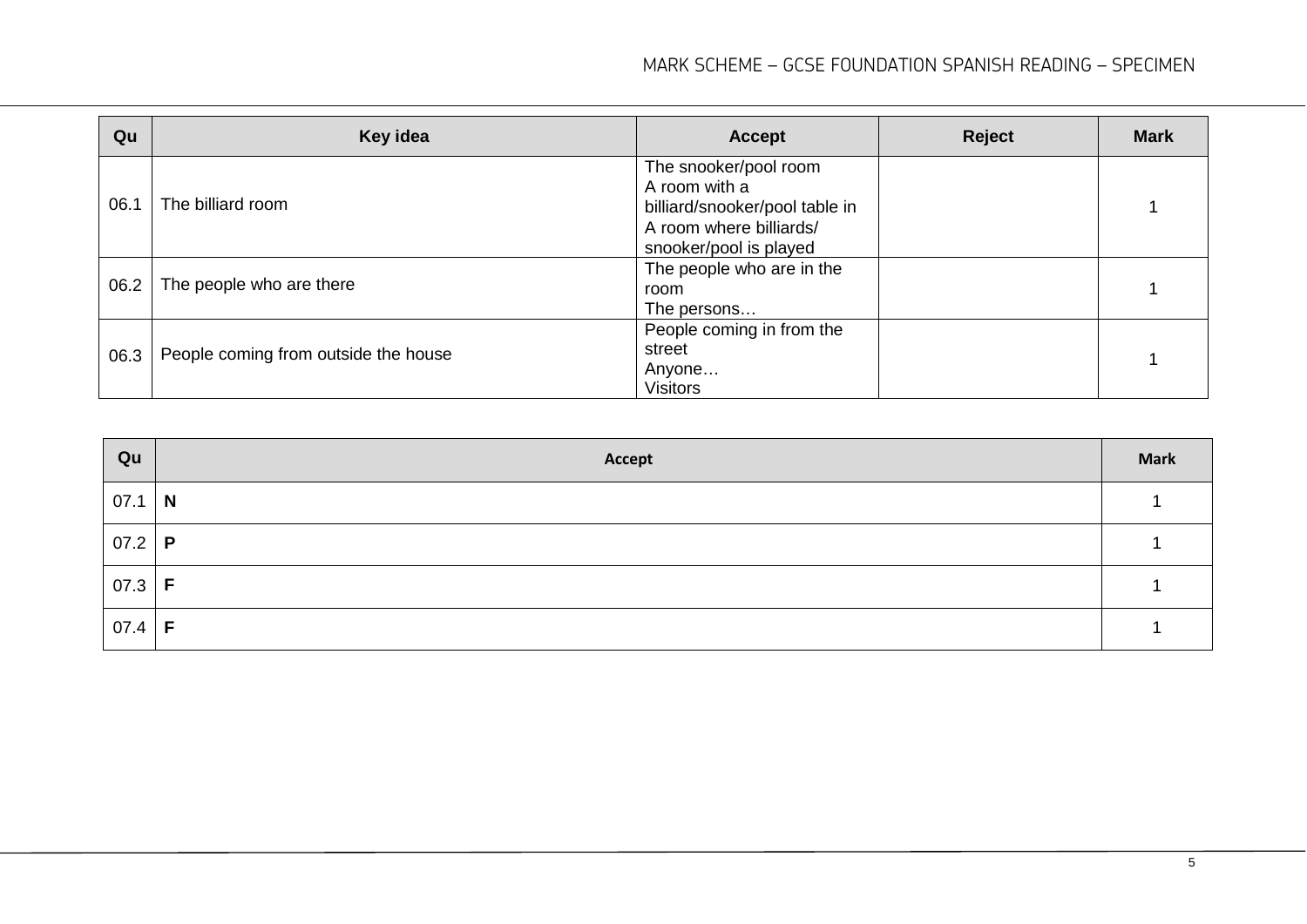| Qu   | Key idea                                                              | <b>Accept</b>                                                                   | <b>Reject</b> | <b>Mark</b> |
|------|-----------------------------------------------------------------------|---------------------------------------------------------------------------------|---------------|-------------|
| 08.1 | A month                                                               |                                                                                 |               |             |
| 08.2 | It was her first visit (there).                                       | She'd never been there<br>before.<br>It was the first time she'd<br>been there. |               |             |
| 08.3 | Castle = $1$<br>Church = $1$<br>(in either order)                     |                                                                                 |               | 2           |
| 08.4 | (lively) dances = $1$<br>(pretty) costumes = $1$<br>(in either order) | dresses/outfits                                                                 |               | 2           |

| Qu       | Accept                  | <b>Mark</b> |
|----------|-------------------------|-------------|
| 09.1     | 7                       |             |
| $09.2$ 3 |                         |             |
| 09.3 6   |                         |             |
| 09.4     | $\overline{\mathbf{2}}$ |             |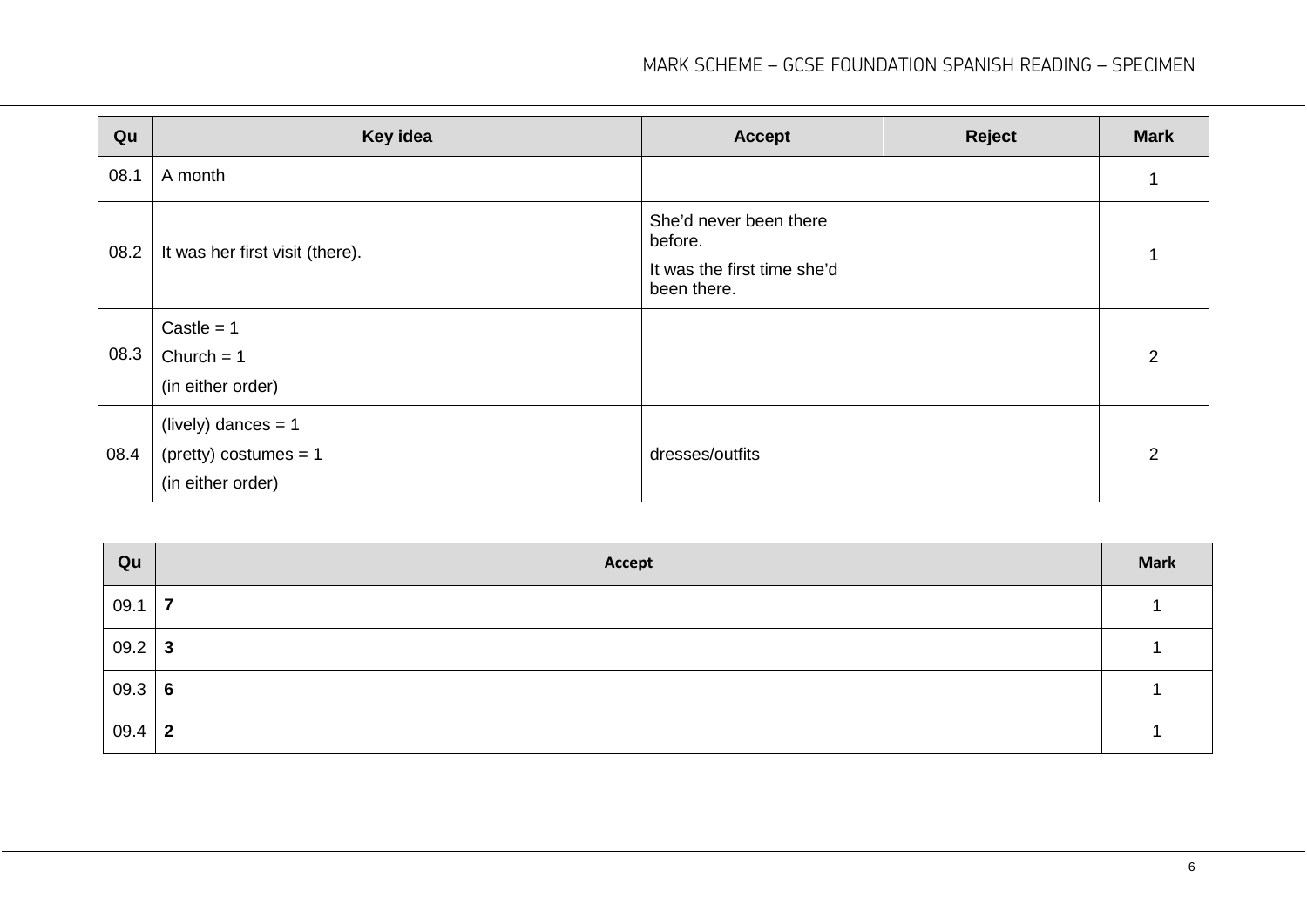| Qu              | <b>Accept</b> | <b>Mark</b> |
|-----------------|---------------|-------------|
| 10.1            | $\mathsf{F}$  |             |
| 10.2   <b>B</b> |               |             |
| 10.3   $E$      |               |             |
| $10.4$ A        |               |             |

| Qu                     | <b>Accept</b> | <b>Mark</b> |
|------------------------|---------------|-------------|
| $11.1$ D               |               |             |
| 11.2 $\vert$ A         |               |             |
| $\vert$ 11.3 $\vert$ E |               |             |

| Qu   | Key idea             | <b>Accept</b>           | <b>Reject</b>                  | <b>Mark</b> |
|------|----------------------|-------------------------|--------------------------------|-------------|
| 12.1 | hombre de negocios   | negociante / empresario | negocios<br>Answers in English |             |
| 12.2 | horas flexibles      |                         | Answers in English             |             |
| 12.3 | médica               | médico                  | Answers in English             |             |
| 12.4 | seis años de estudio | 6 años de estudio       | Answers in English             |             |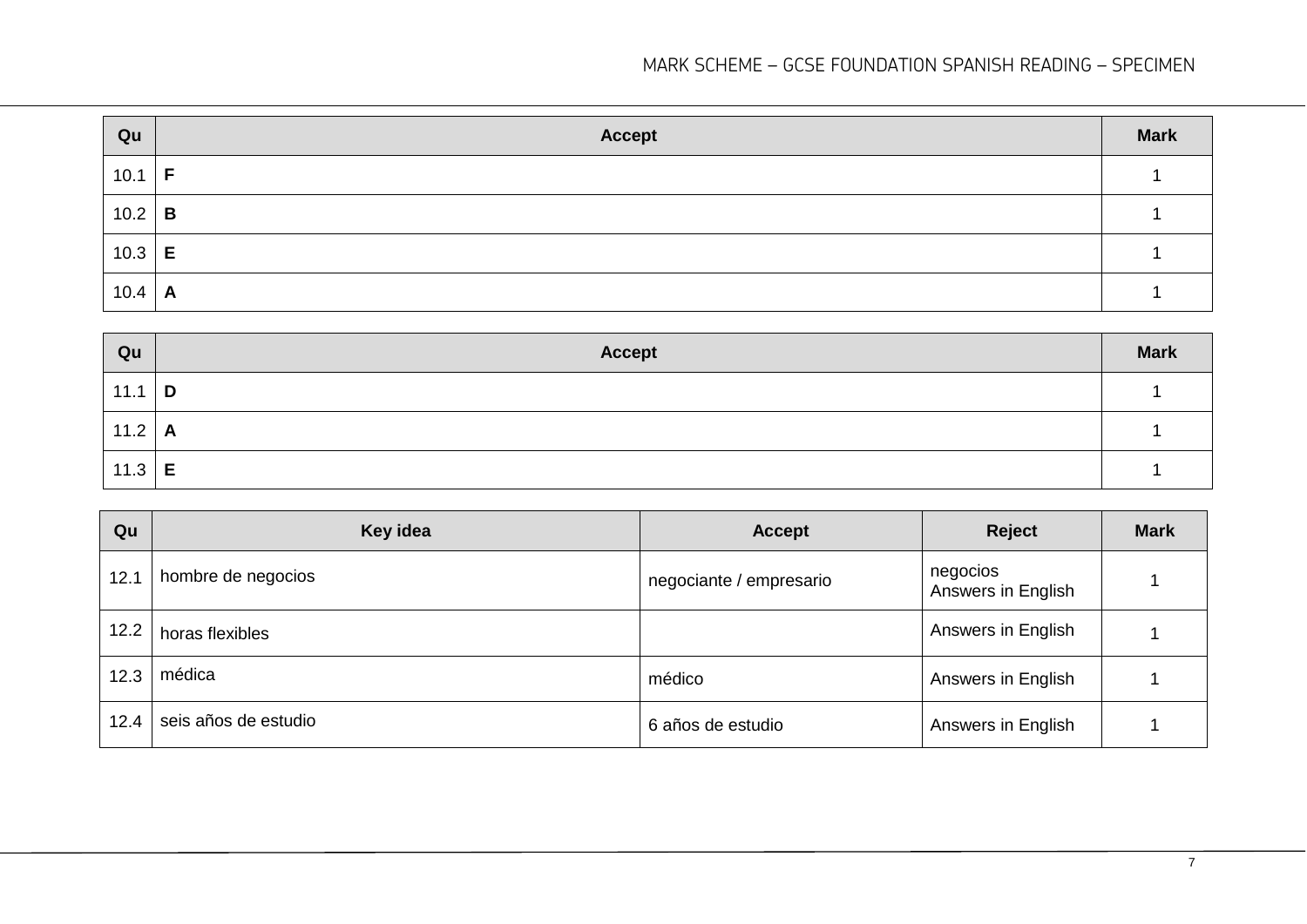| Qu   | Key idea      | <b>Accept</b> | <b>Reject</b>      | <b>Mark</b> |
|------|---------------|---------------|--------------------|-------------|
| 13.1 | biblioteca    |               | Answers in English |             |
| 13.2 | polideportivo |               | $\epsilon$         |             |
| 13.3 | parque        |               | "                  |             |

| Qu |                                     | Key idea                             | <b>Accept</b>                                | <b>Reject</b>     | <b>Mark</b> |
|----|-------------------------------------|--------------------------------------|----------------------------------------------|-------------------|-------------|
| 14 | Normalmente yo escucho              | usually listen to                    | Usually I listen to<br>Normally/Generally    |                   |             |
|    | música pop en mi i-pod.             | pop music on my i-pod.               |                                              |                   |             |
|    | Pero a mi amigo le gusta            | But my friend likes                  |                                              |                   |             |
|    | usar su móvil.                      | to use his mobile<br>(phone).        | using his mobile (phone).                    |                   |             |
|    | Ayer perdió                         | Yesterday he lost                    |                                              | Wrong tense       |             |
|    | su teléfono en el centro comercial. | his phone in the<br>shopping centre. |                                              | commercial centre |             |
|    | Van a mandarle                      | They are going to send<br>him        | They are going to send (an email)<br>to him. |                   |             |
|    | un correo electrónico mañana        | an email tomorrow                    |                                              |                   |             |
|    | si lo encuentran.                   | if they find it.                     |                                              |                   |             |

**Total = 60 marks**